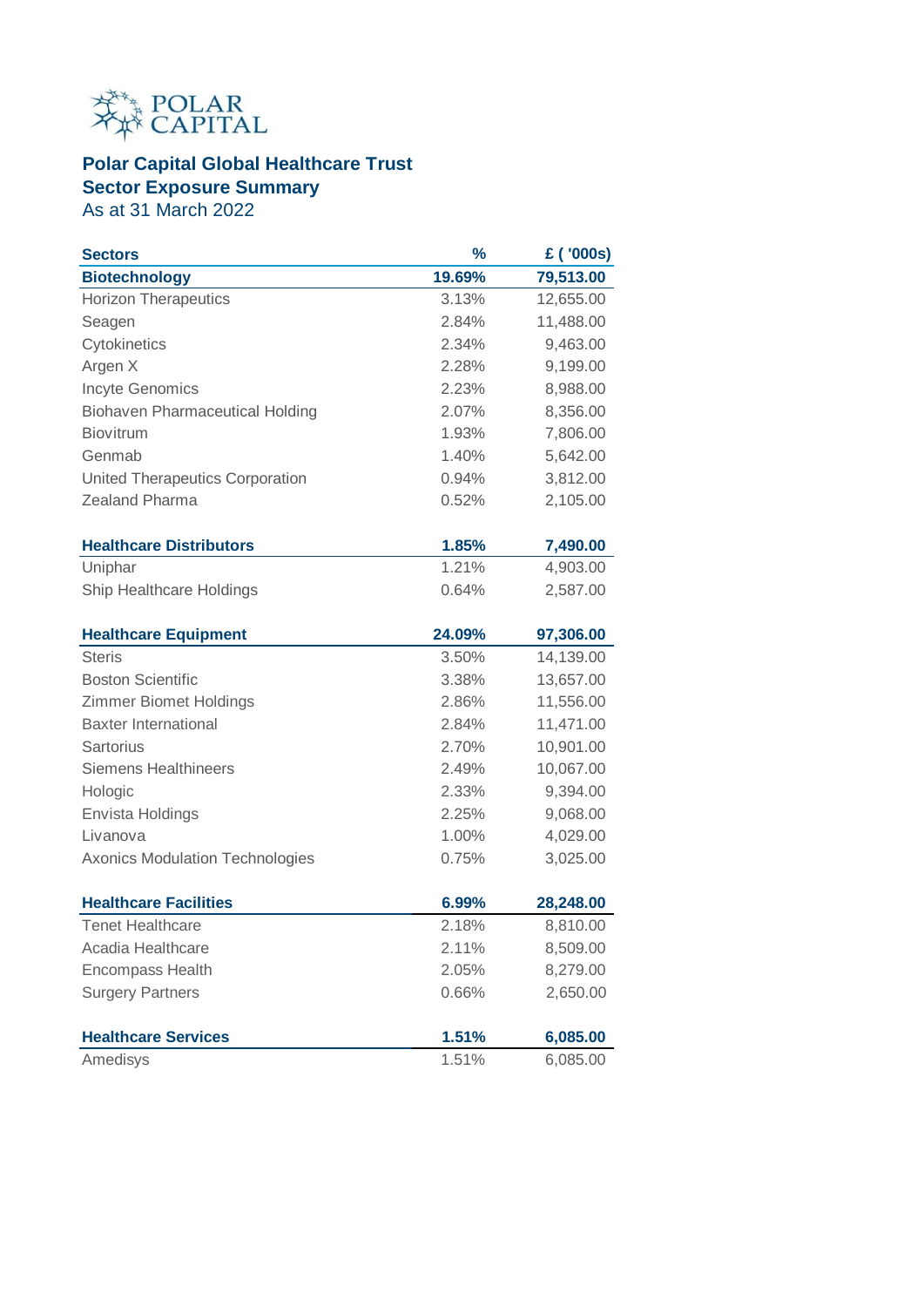| <b>Healthcare Supplies</b>                | 5.71%      | 23,079.00  |
|-------------------------------------------|------------|------------|
| Alcon                                     | 3.09%      | 12,469.00  |
| <b>Cooper Companies</b>                   | 2.35%      | 9,495.00   |
| Quotient                                  | 0.28%      | 1,115.00   |
|                                           |            |            |
| <b>Healthcare Technology</b>              | 1.56%      | 6,314.00   |
| Intelligent Ultrasound                    | 0.79%      | 3,176.00   |
| Medley                                    | 0.75%      | 3,039.00   |
| Verici                                    | 0.02%      | 99.00      |
| <b>Life Sciences Tools &amp; Services</b> | 5.72%      | 23,091.00  |
| <b>Bio-Rad Laboratories</b>               | 3.08%      | 12,437.00  |
| Avantor                                   | 2.64%      | 10,655.00  |
| <b>Managed Healthcare</b>                 | 8.72%      | 35,214.00  |
| Unitedhealth                              | 7.43%      | 30,020.00  |
| Molina Healthcare                         | 1.29%      | 5,194.00   |
| <b>Metal &amp; Glass Containers</b>       | 2.06%      | 8,305.00   |
| Aptargroup                                | 2.06%      | 8,305.00   |
| <b>Pharmaceuticals</b>                    | 27.88%     | 112,594.00 |
| Johnson & Johnson                         | 8.23%      | 33,248.00  |
| <b>Bristol Myers Squibb</b>               | 4.94%      | 19,946.00  |
| Sanofi                                    | 4.47%      | 18,046.00  |
| AstraZeneca                               | 2.83%      | 11,429.00  |
| Astellas Pharma                           | 2.43%      | 9,800.00   |
| Chugai Pharm                              | 2.28%      | 9,227.00   |
| <b>UCB</b>                                | 2.27%      | 9,181.00   |
| <b>Avadel Pharmaceuticals</b>             | 0.43%      | 1,717.00   |
| <b>Total</b>                              | 105.78%    | 427,239.00 |
| <b>Cash</b>                               | $-5.78%$ - | 23,349.00  |

Totals may not sum due to rounding.